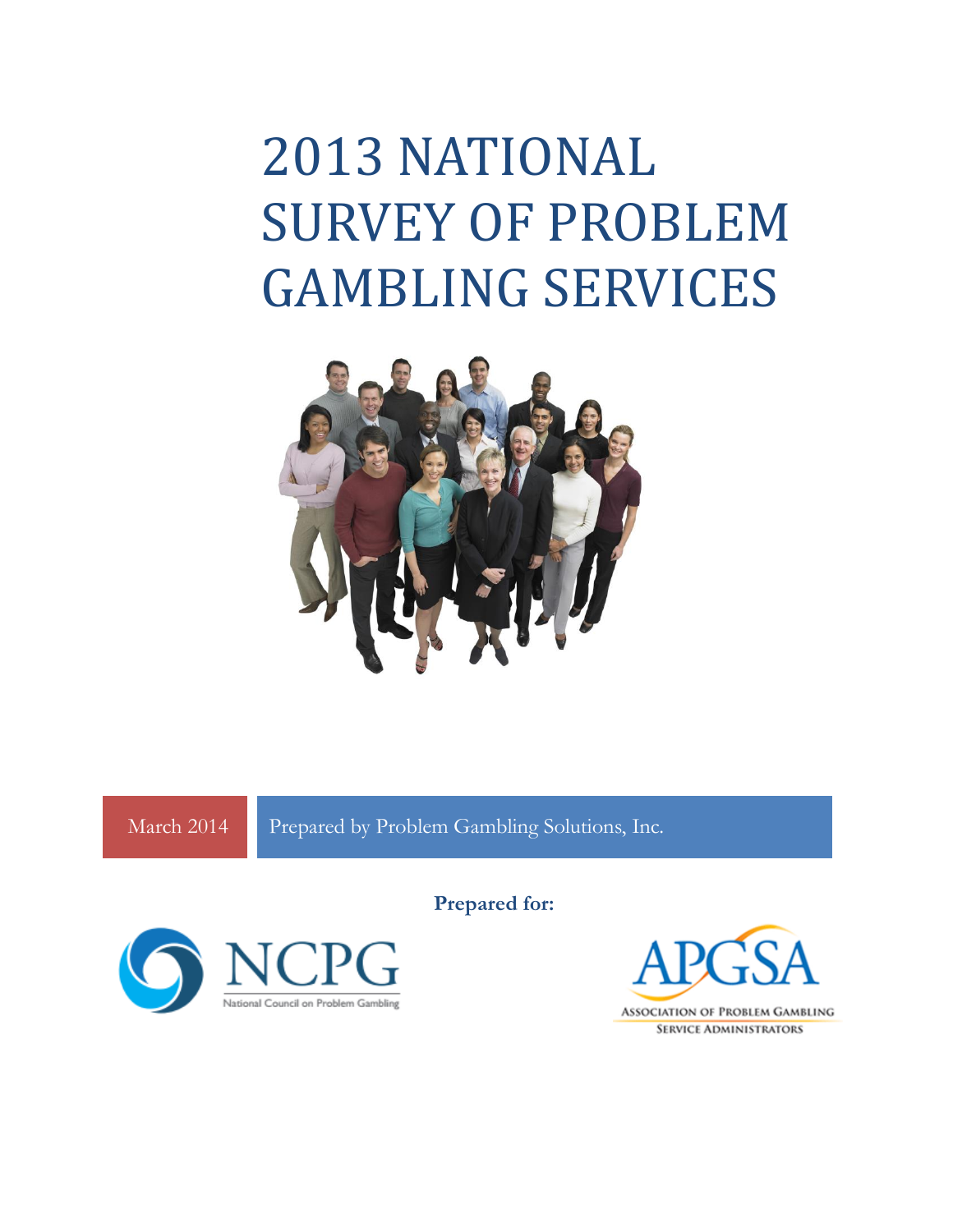## **EXECUTIVE SUMMARY**

The present report describes the most comprehensive collection of information ever gathered about problem gambling services in the United States. Unlike other mental health and addiction services, there is the absence of a federal agency designated to fund and guide programs and policies addressing problem gambling; this has contributed to the need for non-governmental entities to gather national data to better inform individual state efforts and track national trends. The Association of Problem Gambling Service Administrators (APGSA) was formed in 2000 to "support the development of services that will reduce the impact of problem gambling". Central to this mission, the APGSA began sponsoring national problem gambling service surveys in 2006. This report is the 4th in the series and the first to be co-sponsored by the National Council on Problem Gambling (NCPG).

The National Council on Problem Gambling (NCPG) is a private non-profit organization whose mission is "to increase public awareness of pathological gambling, ensure the widespread availability of treatment for problem gamblers and their families, and to encourage research and programs for prevention and education." Like the APGSA, the NCPG does not take a philosophical position for or against legalized gambling. The NCPG spearheads efforts to address problem gambling at the national level, while state level efforts are primarily delegated to NCPG affiliate members. Each state is limited to having one affiliate membership to the NCPG. NCPG affiliate members are also known as NCPG Affiliate Chapters and in this report will be referred to as "Affiliates." Each Affiliate is a non-profit organization whose mission reflects that of the NCPG.

With the additional support of the NCPG, two national surveys were fielded: one designed to collect information on publicly funded problem gambling services from 50 U.S. states and the District of Columbia, and the other to capture information on problem gambling services delivered by NCPG Affiliates. Although this effort represents the most comprehensive collection of information on problem gambling services in the United States, information gathered was from the limited universe of services funded by state agencies with legislated or line-itemed budgets identified for use in reducing gambling related harm and from efforts by NCPG Affiliates. Problem gambling services provided by tribal governments, privately funded entities such as health insurers, and community organizations such as Gamblers Anonymous, were not collected in this survey.

The objectives were to collect multi-purpose data that can be used to: assist federal and state governments in assessing the nature and extent of problem gambling treatment, prevention, and research services provided in state-supported systems and systems funded by NCPG Affiliates; analyze problem gambling services trends and conduct comparative analyses; generate a national directory of state agencies and NCPG Affiliates with problem gambling service oversight responsibilities; explore for associations between state level variables of interest, including size and scope of gaming industry, estimated numbers of problem gamblers, numbers of persons enrolled into state support and NCPG Affiliate supported gambling treatment, problem gambling helpline call volume, and total funding investment into problem gambling services.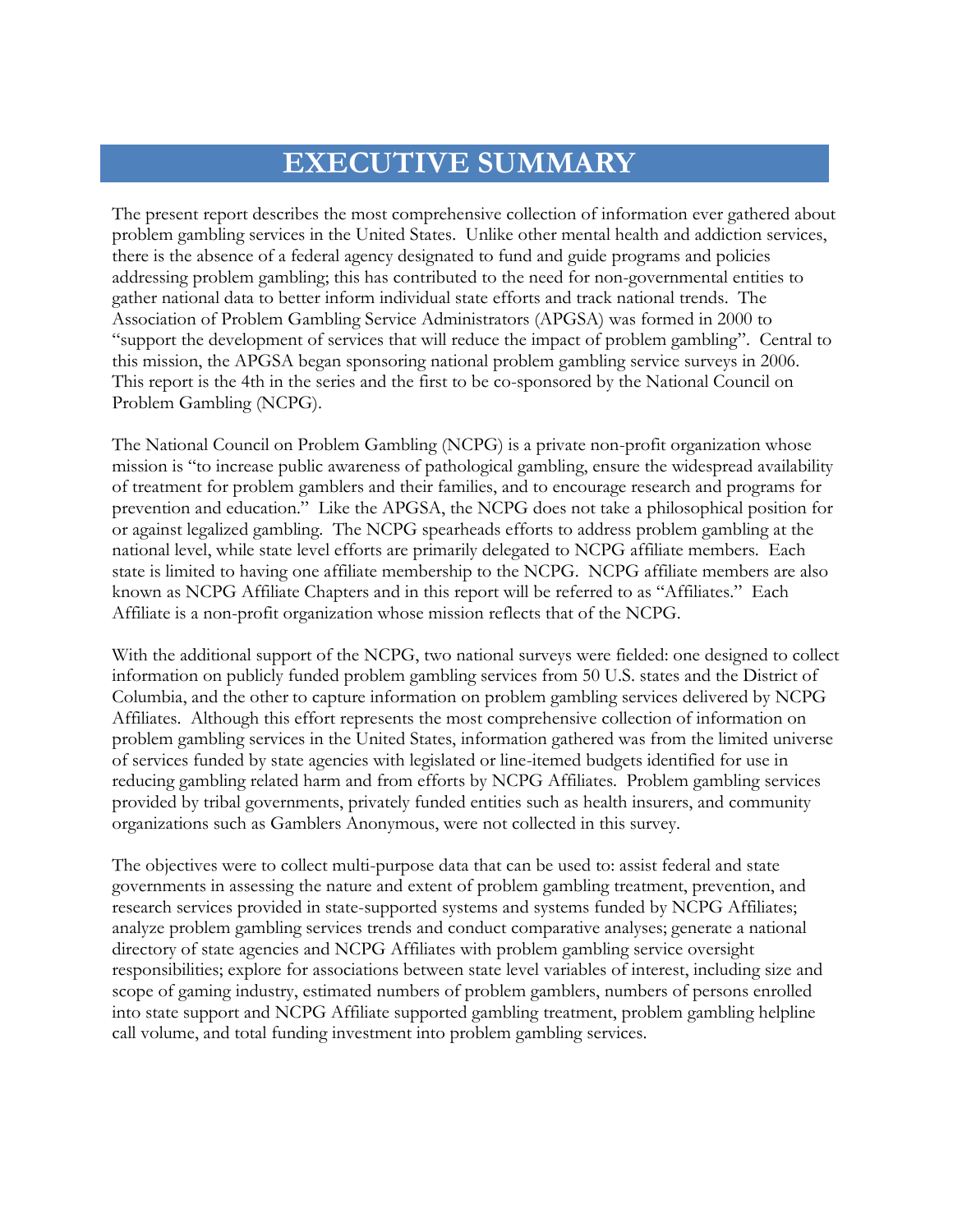The highlights of this study's findings include:

 $\overline{\phantom{a}}$ 

- The total number of states that reported publicly funded problem gambling services increased from 37 in 2010 to 39 in 2013.
- The total amount of public funding allocated for problem gambling services in the U.S. was \$60.6 million; on a state-by-state basis, the amounts ranged from Washington, D.C. and the 11 states that did not provide any dedicated funding for problem gambling services to \$8.7 million in California.
- For those states that invest in problem gambling services, per capita allocations for problem gambling services ranged from \$0.01 in Colorado to \$1.42 in Delaware. The average per capita allocation for problem gambling services in the 39 states with publicly funded services was 32 cents. When the 11 states without dedicated funding are included, the national average drops to 25 cents per capita.
- The average per capita funding level across all states with public funding dropped slightly between 2010 and 2013 from 34 cents to 32 cents per capita. Individually, a nearly equal number of states reported decreased funding  $(n=20)$  as those that reported funding increases (n=19) since the 2010 survey.
- At the time this survey was conducted, there were 34 states with active NCPG Affiliate Chapters. NCPG Affiliate budgets were dramatically smaller than the state agency budgets in most states—including four states where Affiliates had no revenue in state fiscal year 2013. The median NCPG State Affiliate per capita budget was four cents.
- Substance use disorders are about 3.6 times more common than gambling disorders, while public funding for substance abuse treatment is about 281 times greater than public funding for all problem gambling services (\$17 billion: \$60.6 million).
- Across all states, there is a lack of uniformity regarding what types of problem gambling services are funded. The most commonly supported services provided by state agencies and NCPG Affiliates were, respectively, helplines (87%; 56%), problem gambling awareness programs (85%; 91%), and problem gambling treatment (82%; 26%).
- Combining data from the APGSA and NCPG Affiliate surveys, we found that slightly less than half (45%) of the 50 U.S. states and the District of Columbia had anyone within the state whose full-time job was to administer problem gambling services. Only 15 states funded one or more full-time state employee positions dedicated to administering problem gambling programs. Among the 34 NCPG State Affiliates, over one-third operated with an all-volunteer staff and board.
- The survey identified 25 organizations that operate problem gambling helplines; it is not uncommon for more than one gambling helpline number to be marketed in the same state.
- In 2012, there were an estimated 5.77 million disordered gamblers in the U.S. in need of treatment.<sup>1</sup> Of this number, 10,387 individuals were treated in U.S. state-funded problem

<sup>&</sup>lt;sup>1</sup> Based on an estimated past year pathological gambling prevalence rate of 2.2 % (Williams, Volberg & Stevens, 2012) and the 2013 U.S. adult (age 18+) population estimate of 262,070,808 (U.S. Census, 2013).